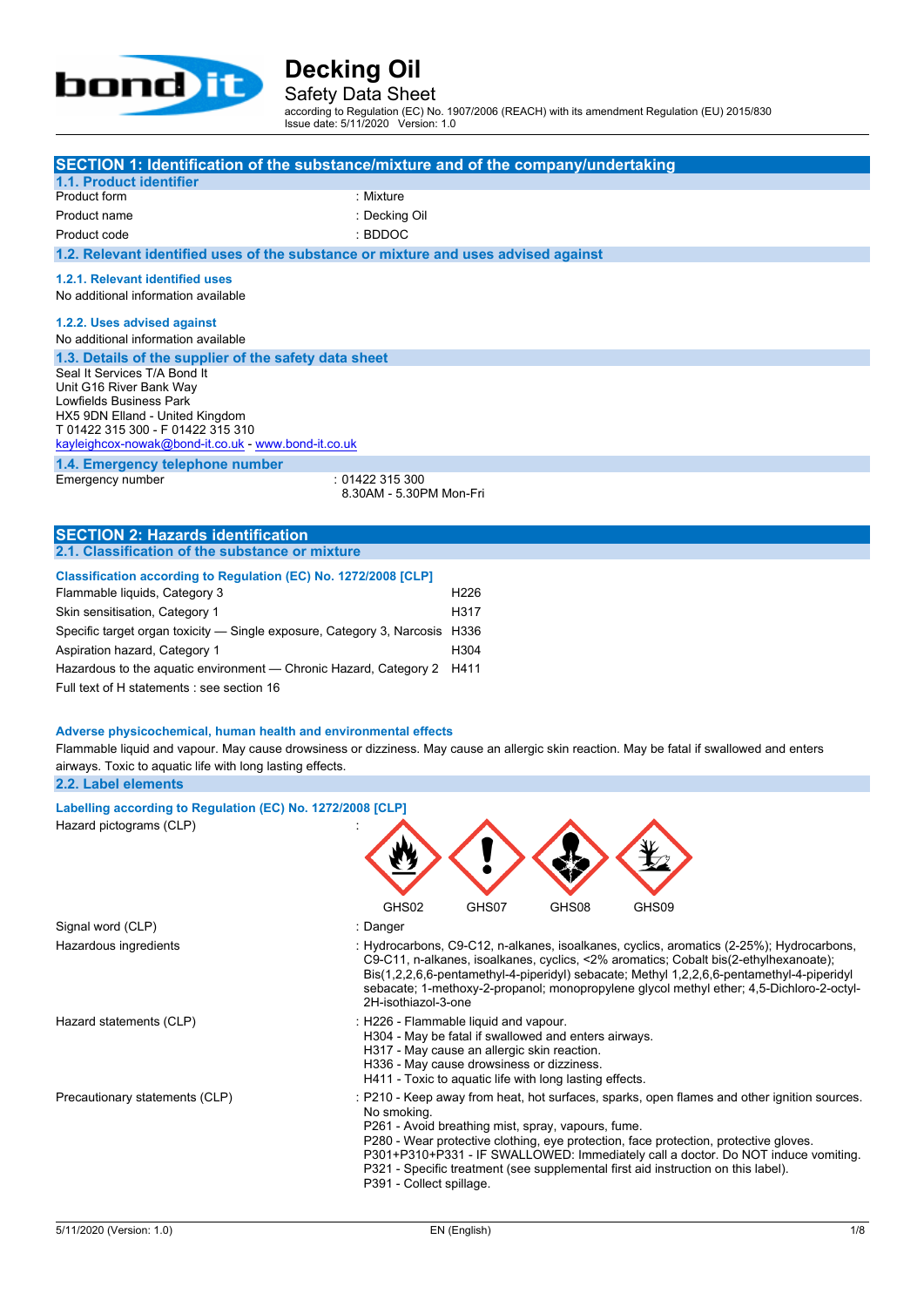Safety Data Sheet

according to Regulation (EC) No. 1907/2006 (REACH) with its amendment Regulation (EU) 2015/830

### **2.3. Other hazards**

No additional information available

### **SECTION 3: Composition/information on ingredients**

### **3.1. Substances**

#### Not applicable **3.2. Mixtures**

| <b>Name</b>                                                                | <b>Product identifier</b>                  | $\frac{9}{6}$ | <b>Classification according to</b><br><b>Regulation (EC) No.</b><br>1272/2008 [CLP]                                                                            |
|----------------------------------------------------------------------------|--------------------------------------------|---------------|----------------------------------------------------------------------------------------------------------------------------------------------------------------|
| Hydrocarbons, C9-C12, n-alkanes, isoalkanes,<br>cyclics, aromatics (2-25%) | (EC-No.) 919-446-0                         | $>=30 - 50$   | Flam. Liq. 3, H226<br>STOT SE 3, H336<br>Asp. Tox. 1, H304<br>Aquatic Chronic 2, H411                                                                          |
| Hydrocarbons, C9-C11, n-alkanes, isoalkanes,<br>cyclics, <2% aromatics     | (CAS-No.) 64742-48-9<br>(EC-No.) 919-857-5 | $>= 10 - 30$  | Flam. Lig. 3, H226<br>STOT SE 3, H336<br>Asp. Tox. 1, H304                                                                                                     |
| Bis(1,2,2,6,6-pentamethyl-4-piperidyl) sebacate                            | (CAS-No.) 41556-26-7<br>(EC-No.) 255-437-1 | < 1           | Skin Sens. 1, H317<br>Aquatic Acute 1, H400<br>Aquatic Chronic 1, H410                                                                                         |
| 4,5-Dichloro-2-octyl-2H-isothiazol-3-one                                   |                                            | < 1           | Acute Tox. 4 (Oral), H302<br>Acute Tox. 2 (Inhalation), H330<br>Skin Corr. 1C, H314<br>Skin Sens. 1A, H317<br>Aquatic Acute 1, H400<br>Aquatic Chronic 1, H410 |
| Cobalt bis(2-ethylhexanoate)                                               | (CAS-No.) 136-52-7<br>(EC-No.) 205-250-6   | < 1           | Eye Irrit. 2, H319<br>Skin Sens. 1, H317<br>Repr. 2, H361<br>Aquatic Acute 1, H400<br>Aquatic Chronic 3, H412                                                  |
| Methyl 1,2,2,6,6-pentamethyl-4-piperidyl sebacate                          | (CAS-No.) 82919-37-7<br>(EC-No.) 280-060-4 | < 1           | <b>Skin Sens. 1. H317</b><br>Aquatic Acute 1, H400<br>Aquatic Chronic 1, H410                                                                                  |

Full text of H-statements: see section 16

| <b>SECTION 4: First aid measures</b>                                            |                                                                                                                                                    |  |
|---------------------------------------------------------------------------------|----------------------------------------------------------------------------------------------------------------------------------------------------|--|
| 4.1. Description of first aid measures                                          |                                                                                                                                                    |  |
| First-aid measures general                                                      | : Call a physician immediately.                                                                                                                    |  |
| First-aid measures after inhalation                                             | : Remove person to fresh air and keep comfortable for breathing.                                                                                   |  |
| First-aid measures after skin contact                                           | : Rinse skin with water/shower. Take off immediately all contaminated clothing. If skin<br>irritation or rash occurs: Get medical advice/attention |  |
| First-aid measures after eye contact                                            | : Rinse eyes with water as a precaution.                                                                                                           |  |
| First-aid measures after ingestion                                              | : Do not induce vomiting. Call a physician immediately.                                                                                            |  |
| 4.2. Most important symptoms and effects, both acute and delayed                |                                                                                                                                                    |  |
| Symptoms/effects                                                                | : May cause drowsiness or dizziness.                                                                                                               |  |
| Symptoms/effects after skin contact                                             | : May cause an allergic skin reaction.                                                                                                             |  |
| Symptoms/effects after ingestion                                                | : Risk of lung oedema.                                                                                                                             |  |
| 4.3. Indication of any immediate medical attention and special treatment needed |                                                                                                                                                    |  |
| Treat symptomatically.                                                          |                                                                                                                                                    |  |

| <b>SECTION 5: Firefighting measures</b>                    |                                                                                                                                             |  |  |
|------------------------------------------------------------|---------------------------------------------------------------------------------------------------------------------------------------------|--|--|
| 5.1. Extinguishing media                                   |                                                                                                                                             |  |  |
| Suitable extinguishing media                               | : Water spray. Dry powder. Foam. Carbon dioxide.                                                                                            |  |  |
| 5.2. Special hazards arising from the substance or mixture |                                                                                                                                             |  |  |
| Fire hazard                                                | : Flammable liquid and vapour.                                                                                                              |  |  |
| Hazardous decomposition products in case of fire           | : Toxic fumes may be released.                                                                                                              |  |  |
| 5.3. Advice for firefighters                               |                                                                                                                                             |  |  |
| Protection during firefighting                             | : Do not attempt to take action without suitable protective equipment. Self-contained<br>breathing apparatus. Complete protective clothing. |  |  |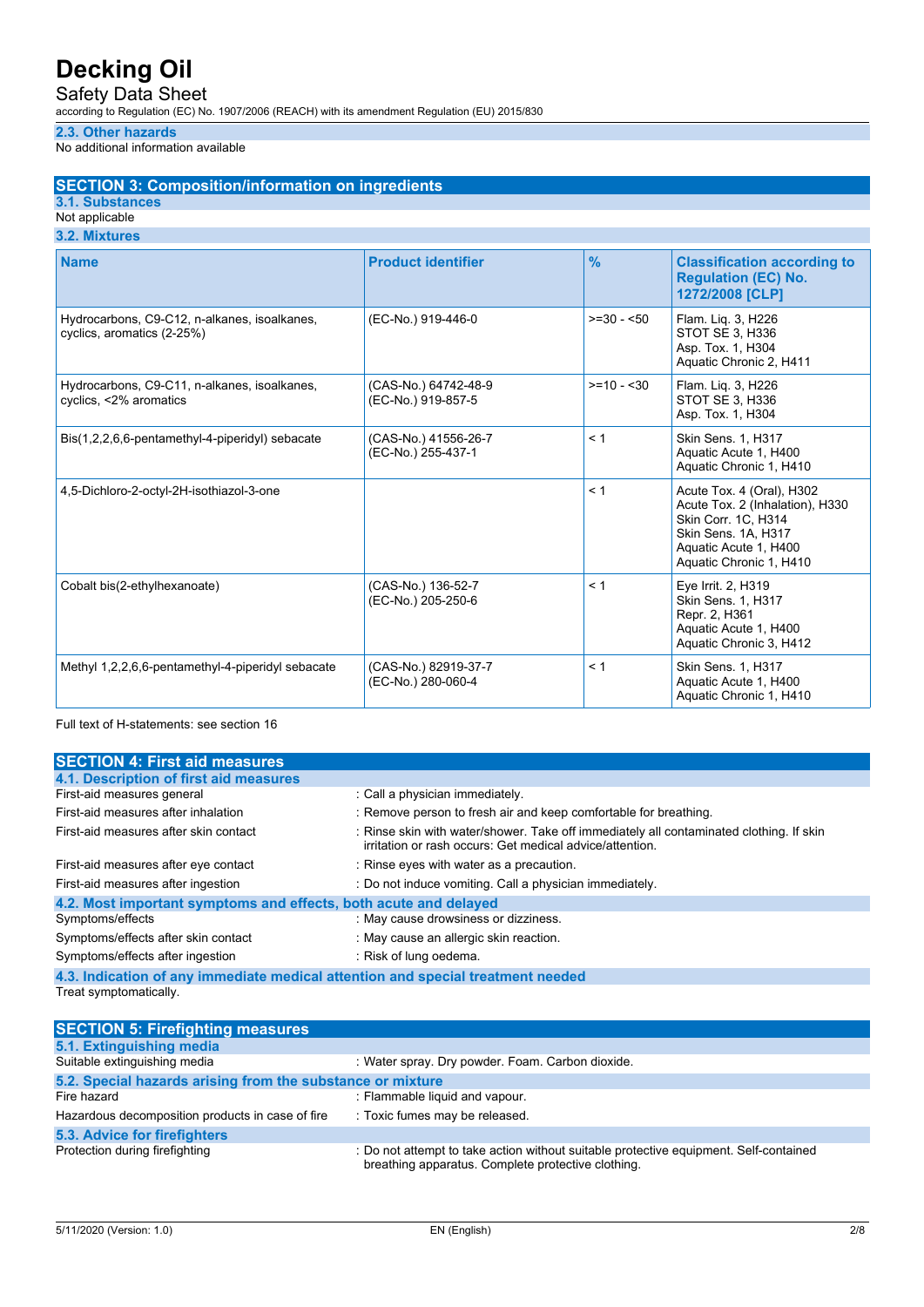### Safety Data Sheet

according to Regulation (EC) No. 1907/2006 (REACH) with its amendment Regulation (EU) 2015/830

| <b>SECTION 6: Accidental release measures</b>                            |                                                                                                                                                                                                                                                                                                                                                        |  |
|--------------------------------------------------------------------------|--------------------------------------------------------------------------------------------------------------------------------------------------------------------------------------------------------------------------------------------------------------------------------------------------------------------------------------------------------|--|
| 6.1. Personal precautions, protective equipment and emergency procedures |                                                                                                                                                                                                                                                                                                                                                        |  |
| 6.1.1. For non-emergency personnel                                       |                                                                                                                                                                                                                                                                                                                                                        |  |
| Emergency procedures                                                     | : Ventilate spillage area. No open flames, no sparks, and no smoking. Avoid breathing<br>dust/fume/gas/mist/vapours/spray. Avoid contact with skin and eyes.                                                                                                                                                                                           |  |
| 6.1.2. For emergency responders                                          |                                                                                                                                                                                                                                                                                                                                                        |  |
| Protective equipment                                                     | : Do not attempt to take action without suitable protective equipment. For further information<br>refer to section 8: "Exposure controls/personal protection".                                                                                                                                                                                         |  |
| <b>6.2. Environmental precautions</b>                                    |                                                                                                                                                                                                                                                                                                                                                        |  |
| Avoid release to the environment.                                        |                                                                                                                                                                                                                                                                                                                                                        |  |
| 6.3. Methods and material for containment and cleaning up                |                                                                                                                                                                                                                                                                                                                                                        |  |
| For containment                                                          | : Collect spillage.                                                                                                                                                                                                                                                                                                                                    |  |
| Methods for cleaning up                                                  | : Take up liquid spill into absorbent material. Notify authorities if product enters sewers or<br>public waters.                                                                                                                                                                                                                                       |  |
| Other information                                                        | : Dispose of materials or solid residues at an authorized site.                                                                                                                                                                                                                                                                                        |  |
| 6.4. Reference to other sections                                         |                                                                                                                                                                                                                                                                                                                                                        |  |
| For further information refer to section 13.                             |                                                                                                                                                                                                                                                                                                                                                        |  |
| <b>SECTION 7: Handling and storage</b>                                   |                                                                                                                                                                                                                                                                                                                                                        |  |
| 7.1. Precautions for safe handling                                       |                                                                                                                                                                                                                                                                                                                                                        |  |
| Precautions for safe handling                                            | : Keep away from heat, hot surfaces, sparks, open flames and other ignition sources. No<br>smoking. Ground/bond container and receiving equipment. Use only non-sparking tools.<br>Take precautionary measures against static discharge. Flammable vapours may<br>accumulate in the container. Use explosion-proof equipment. Wear personal protective |  |

|                                                                   | equipment. Use only outdoors or in a well-ventilated area. Avoid breathing<br>dust/fume/gas/mist/vapours/spray. Avoid contact with skin and eyes.                                                                         |
|-------------------------------------------------------------------|---------------------------------------------------------------------------------------------------------------------------------------------------------------------------------------------------------------------------|
| Hygiene measures                                                  | : Contaminated work clothing should not be allowed out of the workplace. Wash<br>contaminated clothing before reuse. Do not eat, drink or smoke when using this product.<br>Always wash hands after handling the product. |
| 7.2. Conditions for safe storage, including any incompatibilities |                                                                                                                                                                                                                           |
| Technical measures                                                | : Ground/bond container and receiving equipment.                                                                                                                                                                          |
| Storage conditions                                                | : Store in a well-ventilated place. Keep cool. Keep container tightly closed. Store locked up.                                                                                                                            |
| 7.3. Specific end use(s)                                          |                                                                                                                                                                                                                           |

No additional information available

| <b>SECTION 8: Exposure controls/personal protection</b>                  |
|--------------------------------------------------------------------------|
| <b>8.1. Control parameters</b>                                           |
| No additional information available                                      |
| <b>8.2. Exposure controls</b>                                            |
| Appropriate engineering controls:                                        |
| Ensure good ventilation of the work station.                             |
| <b>Hand protection:</b>                                                  |
| Protective gloves                                                        |
| Eye protection:                                                          |
| Safety glasses                                                           |
| Skin and body protection:                                                |
| Wear suitable protective clothing                                        |
| <b>Respiratory protection:</b>                                           |
| In case of insufficient ventilation, wear suitable respiratory equipment |
| <b>Environmental exposure controls:</b>                                  |

Avoid release to the environment.

| <b>SECTION 9: Physical and chemical properties</b>         |                   |  |
|------------------------------------------------------------|-------------------|--|
| 9.1. Information on basic physical and chemical properties |                   |  |
| <b>Physical state</b>                                      | : Liauid          |  |
| Colour                                                     | : amber.          |  |
| Odour                                                      | : characteristic. |  |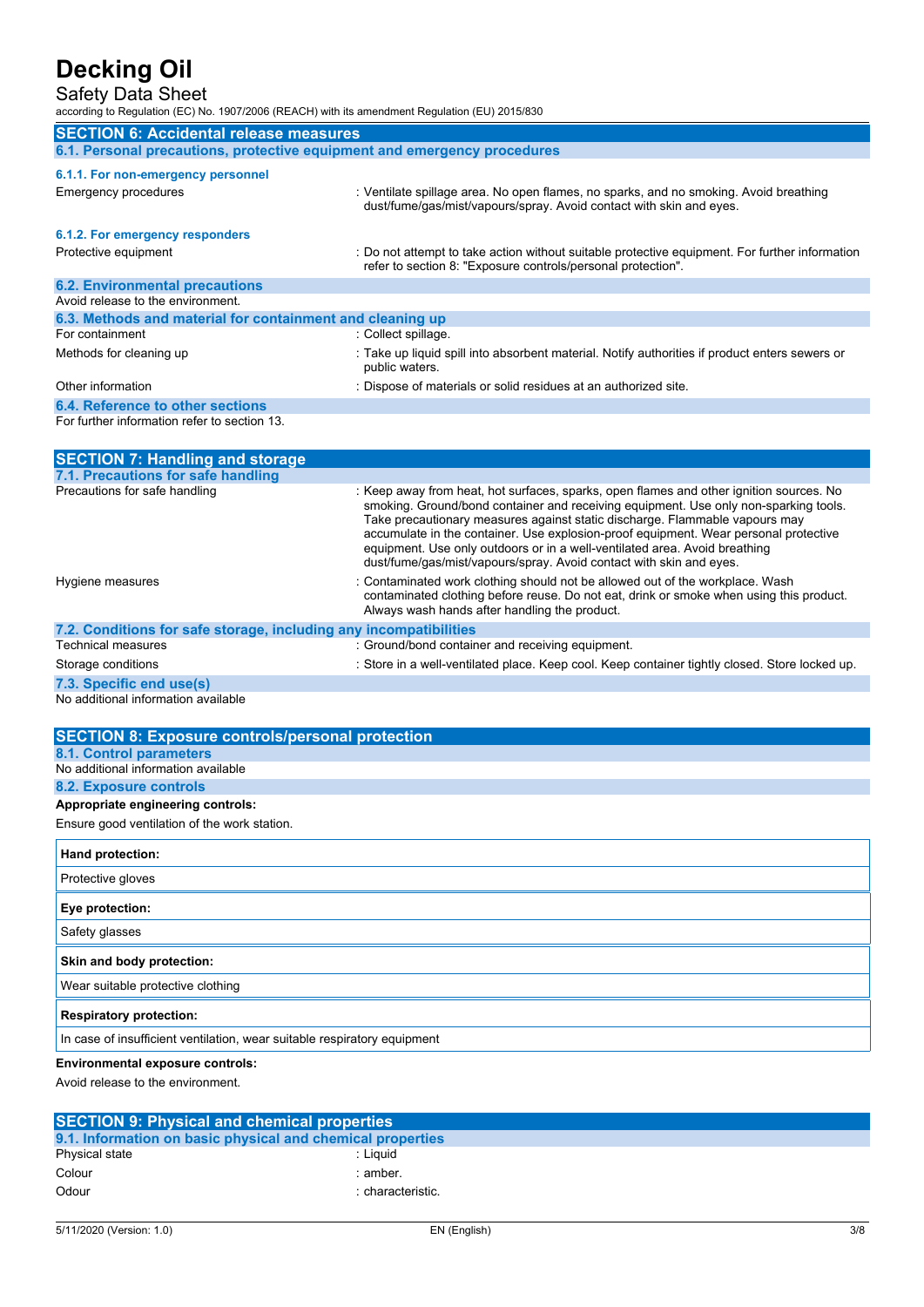## Safety Data Sheet

according to Regulation (EC) No. 1907/2006 (REACH) with its amendment Regulation (EU) 2015/830

| Odour threshold                            | : No data available         |
|--------------------------------------------|-----------------------------|
| рH                                         | : No data available         |
| Relative evaporation rate (butylacetate=1) | : No data available         |
| Melting point                              | : Not applicable            |
| Freezing point                             | : No data available         |
| Boiling point                              | : No data available         |
| Flash point                                | : No data available         |
| Auto-ignition temperature                  | : No data available         |
| Decomposition temperature                  | : No data available         |
| Flammability (solid, gas)                  | : Not applicable            |
| Vapour pressure                            | : No data available         |
| Relative vapour density at 20 °C           | : No data available         |
| Relative density                           | : No data available         |
| Density                                    | : $\approx 0.86$ g/ml       |
| Solubility                                 | : No data available         |
| Log Pow                                    | : No data available         |
| Viscosity, kinematic                       | : < 20.5 mm <sup>2</sup> /s |
| Viscosity, dynamic                         | : No data available         |
| <b>Explosive properties</b>                | : No data available         |
| Oxidising properties                       | : No data available         |
| <b>Explosive limits</b>                    | : No data available         |
| <b>Q 2</b> Other information               |                             |

**9.2. Other information** No additional information available

| <b>SECTION 10: Stability and reactivity</b>                                                     |
|-------------------------------------------------------------------------------------------------|
| <b>10.1. Reactivity</b>                                                                         |
| Flammable liquid and vapour.                                                                    |
| <b>10.2. Chemical stability</b>                                                                 |
| Stable under normal conditions.                                                                 |
| 10.3. Possibility of hazardous reactions                                                        |
| No dangerous reactions known under normal conditions of use.                                    |
| 10.4. Conditions to avoid                                                                       |
| Avoid contact with hot surfaces. Heat. No flames, no sparks. Eliminate all sources of ignition. |
| 10.5. Incompatible materials                                                                    |
| No additional information available                                                             |
| 10.6. Hazardous decomposition products                                                          |
| Under next and itions of oterase and use, hopedaus desempecities products about not he produced |

Under normal conditions of storage and use, hazardous decomposition products should not be produced.

| <b>SECTION 11: Toxicological information</b>                            |                   |  |
|-------------------------------------------------------------------------|-------------------|--|
| 11.1. Information on toxicological effects                              |                   |  |
| Acute toxicity (oral)                                                   | : Not classified  |  |
| Acute toxicity (dermal)                                                 | : Not classified  |  |
| Acute toxicity (inhalation)                                             | : Not classified  |  |
| Hydrocarbons, C9-C12, n-alkanes, isoalkanes, cyclics, aromatics (2-25%) |                   |  |
| LD50 oral rat                                                           | > 15000 mg/kg     |  |
| LD50 dermal rat                                                         | > 3400 mg/kg      |  |
| LC50 inhalation rat (mg/l)                                              | $> 13100$ mg/l/4h |  |
|                                                                         |                   |  |

| Hydrocarbons, C9-C11, n-alkanes, isoalkanes, cyclics, <2% aromatics (64742-48-9) |                  |  |
|----------------------------------------------------------------------------------|------------------|--|
| LD50 oral rat                                                                    | $>$ 5000 mg/kg   |  |
| LD50 dermal rabbit                                                               | > 5000 mg/kg     |  |
| LC50 inhalation rat (mg/l)                                                       | $> 4.95$ mg/l/4h |  |

| Cobalt bis(2-ethylhexanoate) (136-52-7) |                  |
|-----------------------------------------|------------------|
| LD50 oral rat                           | 354.7 mg/kg      |
| Skin corrosion/irritation               | : Not classified |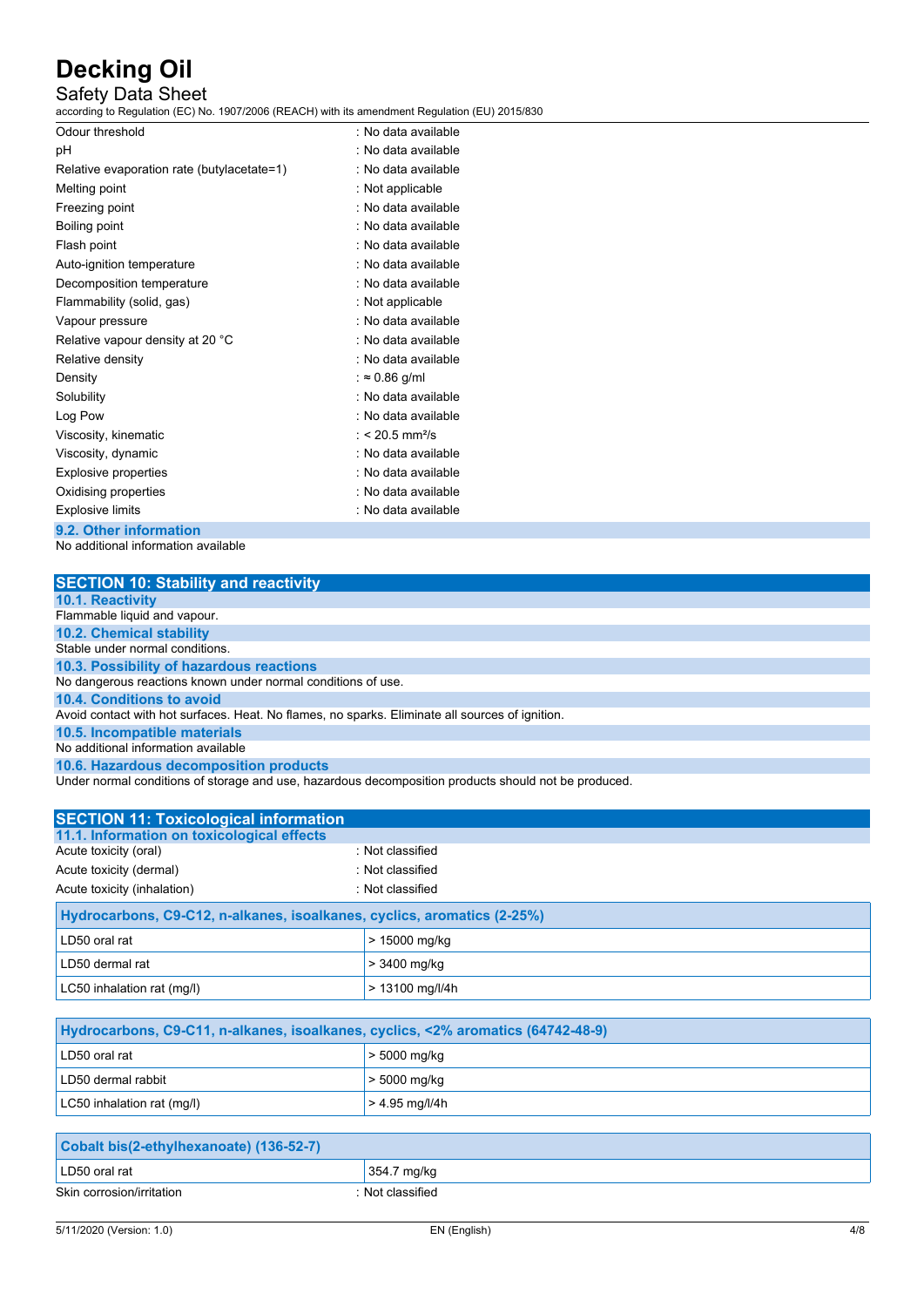## Safety Data Sheet

according to Regulation (EC) No. 1907/2006 (REACH) with its amendment Regulation (EU) 2015/830

| Serious eye damage/irritation     | : Not classified                              |
|-----------------------------------|-----------------------------------------------|
| Respiratory or skin sensitisation | : May cause an allergic skin reaction.        |
| Germ cell mutagenicity            | : Not classified                              |
| Carcinogenicity                   | : Not classified                              |
| Reproductive toxicity             | : Not classified                              |
| STOT-single exposure              | : May cause drowsiness or dizziness.          |
| STOT-repeated exposure            | : Not classified                              |
| Aspiration hazard                 | May be fatal if swallowed and enters airways. |
| <b>Decking Oil</b>                |                                               |
| Viscosity, kinematic              | $< 20.5$ mm <sup>2</sup> /s                   |

| <b>SECTION 12: Ecological information</b>                    |                                                    |
|--------------------------------------------------------------|----------------------------------------------------|
| 12.1. Toxicity                                               |                                                    |
| Ecology - general                                            | : Toxic to aquatic life with long lasting effects. |
| Hazardous to the aquatic environment, short-term<br>(acute)  | : Not classified                                   |
| Hazardous to the aquatic environment, long-term<br>(chronic) | : Toxic to aquatic life with long lasting effects. |
| 12.2. Persistence and degradability                          |                                                    |
| No additional information available                          |                                                    |
| 12.3. Bioaccumulative potential                              |                                                    |
| No additional information available                          |                                                    |
| 12.4. Mobility in soil                                       |                                                    |
| No additional information available                          |                                                    |
| 12.5. Results of PBT and vPvB assessment                     |                                                    |
| No additional information available                          |                                                    |
| 12.6. Other adverse effects                                  |                                                    |
| No additional information available                          |                                                    |

| <b>SECTION 13: Disposal considerations</b> |                                                                                               |
|--------------------------------------------|-----------------------------------------------------------------------------------------------|
| 13.1. Waste treatment methods              |                                                                                               |
| Waste treatment methods                    | : Dispose of contents/container in accordance with licensed collector's sorting instructions. |
| Additional information                     | : Flammable vapours may accumulate in the container.                                          |

## **SECTION 14: Transport information**

| In accordance with ADR / RID / IMDG / IATA / ADN                                                |                                                                                              |                                                                      |                                                                                          |                                                                                          |
|-------------------------------------------------------------------------------------------------|----------------------------------------------------------------------------------------------|----------------------------------------------------------------------|------------------------------------------------------------------------------------------|------------------------------------------------------------------------------------------|
| <b>ADR</b>                                                                                      | <b>IMDG</b>                                                                                  | <b>IATA</b>                                                          | <b>ADN</b>                                                                               | <b>RID</b>                                                                               |
| 14.1. UN number                                                                                 |                                                                                              |                                                                      |                                                                                          |                                                                                          |
| <b>UN 1263</b>                                                                                  | <b>UN 1263</b>                                                                               | <b>UN 1263</b>                                                       | <b>UN 1263</b>                                                                           | <b>UN 1263</b>                                                                           |
| 14.2. UN proper shipping name                                                                   |                                                                                              |                                                                      |                                                                                          |                                                                                          |
| <b>PAINT RELATED</b><br><b>MATERIAL</b>                                                         | <b>PAINT RELATED</b><br><b>MATERIAL</b>                                                      | Paint                                                                | <b>PAINT RELATED</b><br><b>MATERIAL</b>                                                  | <b>PAINT RELATED</b><br><b>MATERIAL</b>                                                  |
| <b>Transport document description</b>                                                           |                                                                                              |                                                                      |                                                                                          |                                                                                          |
| UN 1263 PAINT RELATED<br>MATERIAL, 3, III, (D/E),<br><b>ENVIRONMENTALLY</b><br><b>HAZARDOUS</b> | UN 1263 PAINT RELATED<br>MATERIAL, 3, III, MARINE<br>POLLUTANT/ENVIRONME<br>NTALLY HAZARDOUS | UN 1263 Paint, 3, III,<br><b>ENVIRONMENTALLY</b><br><b>HAZARDOUS</b> | UN 1263 PAINT RELATED<br>MATERIAL, 3, III,<br><b>ENVIRONMENTALLY</b><br><b>HAZARDOUS</b> | UN 1263 PAINT RELATED<br>MATERIAL, 3, III,<br><b>ENVIRONMENTALLY</b><br><b>HAZARDOUS</b> |
| 14.3. Transport hazard class(es)                                                                |                                                                                              |                                                                      |                                                                                          |                                                                                          |
| 3                                                                                               | 3                                                                                            | 3                                                                    | 3                                                                                        | 3                                                                                        |
| Ø                                                                                               | $\mathbf{r}$                                                                                 | ◙                                                                    | $\mathbf{v}$                                                                             | ഇ                                                                                        |
| 14.4. Packing group                                                                             |                                                                                              |                                                                      |                                                                                          |                                                                                          |
| Ш                                                                                               | III                                                                                          | III                                                                  | Ш                                                                                        | Ш                                                                                        |
| 5/11/2020 (Version: 1.0)                                                                        |                                                                                              | EN (English)                                                         |                                                                                          | 5/8                                                                                      |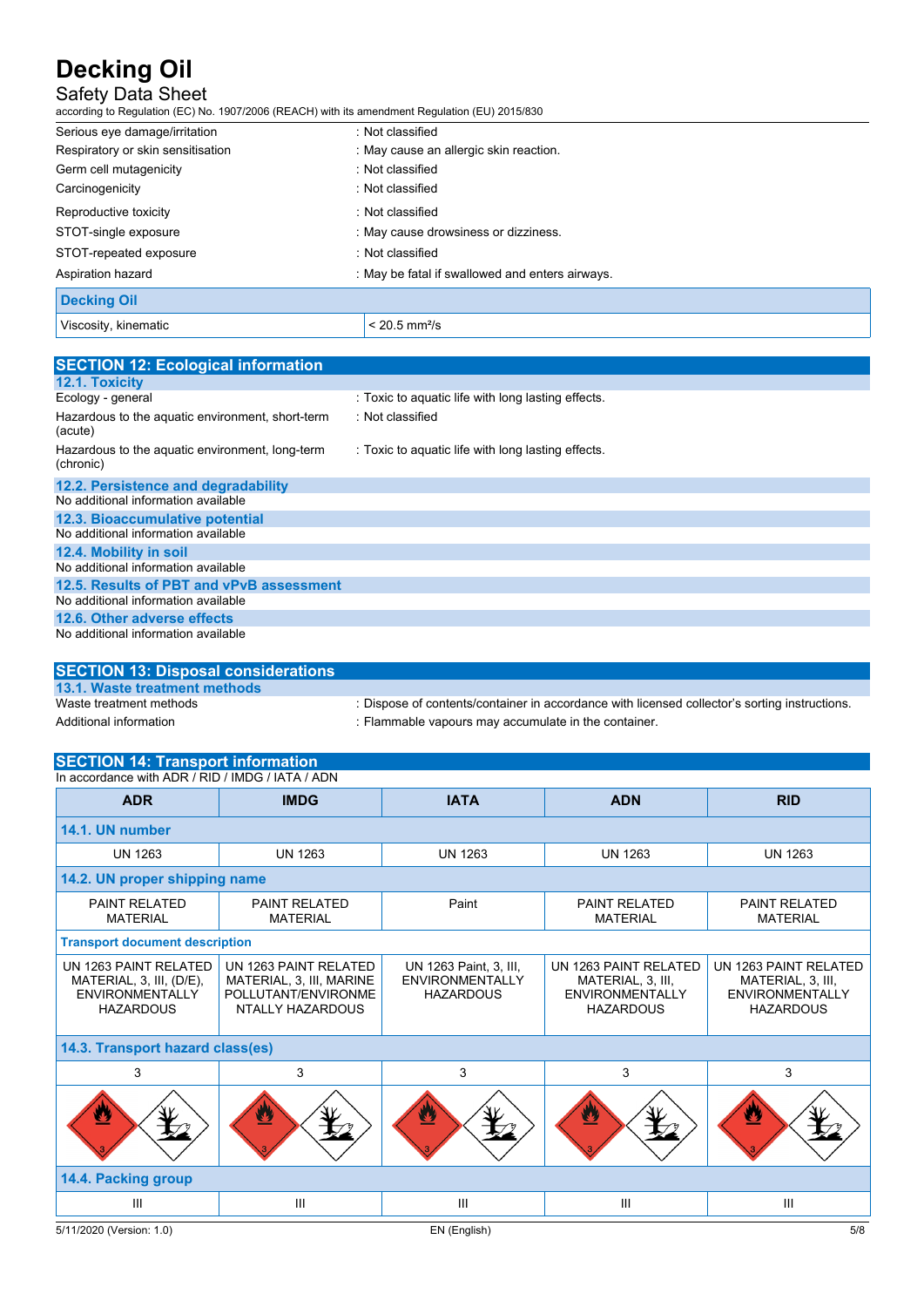## Safety Data Sheet

according to Regulation (EC) No. 1907/2006 (REACH) with its amendment Regulation (EU) 2015/830

| <b>14.5. Environmental hazards</b>                           |                                                                 |                                                        |                                       |                                       |
|--------------------------------------------------------------|-----------------------------------------------------------------|--------------------------------------------------------|---------------------------------------|---------------------------------------|
| Dangerous for the<br>environment: Yes                        | Dangerous for the<br>environment: Yes<br>Marine pollutant : Yes | Dangerous for the<br>environment: Yes                  | Dangerous for the<br>environment: Yes | Dangerous for the<br>environment: Yes |
| No supplementary information available                       |                                                                 |                                                        |                                       |                                       |
| 14.6. Special precautions for user                           |                                                                 |                                                        |                                       |                                       |
| <b>Overland transport</b>                                    |                                                                 |                                                        |                                       |                                       |
| Classification code (ADR)                                    | $\therefore$ F1                                                 |                                                        |                                       |                                       |
| Special provisions (ADR)                                     |                                                                 | : 163, 367, 650                                        |                                       |                                       |
| Limited quantities (ADR)                                     | : 51                                                            |                                                        |                                       |                                       |
| Excepted quantities (ADR)                                    | : E1                                                            |                                                        |                                       |                                       |
| Packing instructions (ADR)                                   |                                                                 | : P001, IBC03, LP01, R001                              |                                       |                                       |
| Special packing provisions (ADR)                             | $:$ PP1                                                         |                                                        |                                       |                                       |
| Mixed packing provisions (ADR)                               |                                                                 | : MP19                                                 |                                       |                                       |
| Portable tank and bulk container instructions<br>(ADR)       | : T2                                                            |                                                        |                                       |                                       |
| Portable tank and bulk container special provisions<br>(ADR) |                                                                 | : TP1, TP29                                            |                                       |                                       |
| Tank code (ADR)                                              |                                                                 | : LGBF                                                 |                                       |                                       |
| Vehicle for tank carriage                                    | $:$ FL                                                          |                                                        |                                       |                                       |
| Transport category (ADR)                                     | : 3                                                             |                                                        |                                       |                                       |
| Special provisions for carriage - Packages (ADR)             | : V12                                                           |                                                        |                                       |                                       |
| Special provisions for carriage - Operation (ADR)            | $:$ S2                                                          |                                                        |                                       |                                       |
| Hazard identification number (Kemler No.)                    | :30                                                             |                                                        |                                       |                                       |
| Orange plates                                                |                                                                 | 30<br>1263                                             |                                       |                                       |
| Tunnel restriction code (ADR)<br>EAC code                    | : D/E                                                           | $\cdot$ $\cdot$ 3YE                                    |                                       |                                       |
| <b>Transport by sea</b>                                      |                                                                 |                                                        |                                       |                                       |
| Special provisions (IMDG)                                    |                                                                 | : 163, 223, 367, 955                                   |                                       |                                       |
| Limited quantities (IMDG)                                    | :5L                                                             |                                                        |                                       |                                       |
| Excepted quantities (IMDG)                                   | : E1                                                            |                                                        |                                       |                                       |
| Packing instructions (IMDG)                                  |                                                                 | : P001, LP01                                           |                                       |                                       |
| Special packing provisions (IMDG)                            | $:$ PP1                                                         |                                                        |                                       |                                       |
| IBC packing instructions (IMDG)                              |                                                                 | : IBC03                                                |                                       |                                       |
| Tank instructions (IMDG)                                     | : T2                                                            |                                                        |                                       |                                       |
| Tank special provisions (IMDG)                               |                                                                 | : TP1, TP29                                            |                                       |                                       |
| EmS-No. (Fire)                                               | $: F-E$                                                         |                                                        |                                       |                                       |
| EmS-No. (Spillage)                                           | $: S-E$                                                         |                                                        |                                       |                                       |
| Stowage category (IMDG)                                      | : A                                                             |                                                        |                                       |                                       |
| Properties and observations (IMDG)                           |                                                                 | : Miscibility with water depends upon the composition. |                                       |                                       |
| Air transport                                                |                                                                 |                                                        |                                       |                                       |
| PCA Excepted quantities (IATA)                               | $\div$ E1                                                       |                                                        |                                       |                                       |
| PCA Limited quantities (IATA)                                |                                                                 | : Y344                                                 |                                       |                                       |
| PCA limited quantity max net quantity (IATA)                 | : 10L                                                           |                                                        |                                       |                                       |
| PCA packing instructions (IATA)                              | :355                                                            |                                                        |                                       |                                       |
| PCA max net quantity (IATA)                                  | :60L                                                            |                                                        |                                       |                                       |
| CAO packing instructions (IATA)                              | :366                                                            |                                                        |                                       |                                       |
| CAO max net quantity (IATA)                                  |                                                                 | :220L                                                  |                                       |                                       |
| Special provisions (IATA)                                    |                                                                 | : A3, A72, A192                                        |                                       |                                       |
| ERG code (IATA)                                              | : 3L                                                            |                                                        |                                       |                                       |
| Inland waterway transport                                    |                                                                 |                                                        |                                       |                                       |
| Classification code (ADN)                                    | $\div$ F1                                                       |                                                        |                                       |                                       |
| Special provisions (ADN)                                     |                                                                 | : 163, 367, 650                                        |                                       |                                       |
| Limited quantities (ADN)                                     | : 5L                                                            |                                                        |                                       |                                       |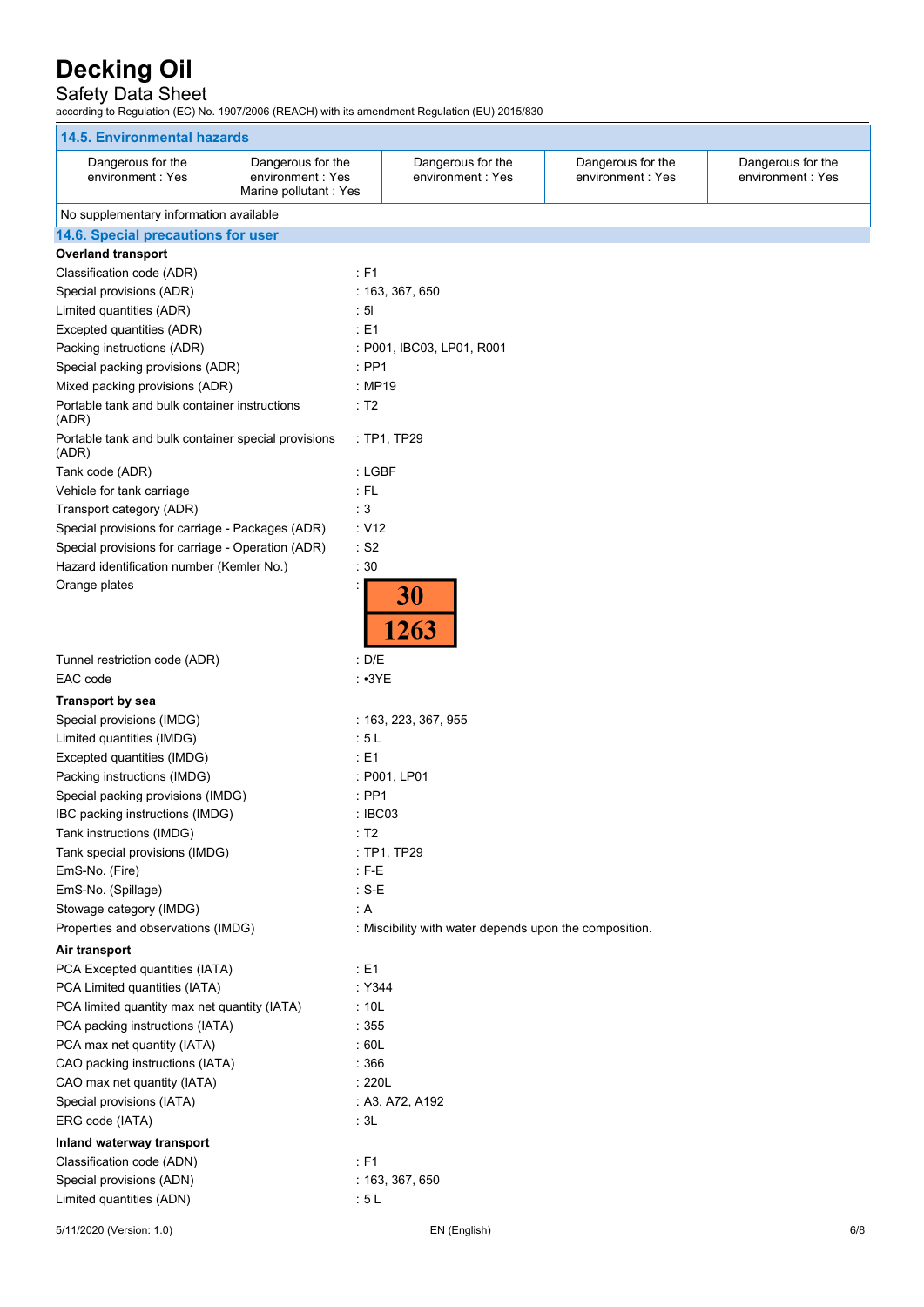## Safety Data Sheet

according to Regulation (EC) No. 1907/2006 (REACH) with its amendment Regulation (EU) 2015/830

| Excepted quantities (ADN)                                    | $E = 1$                   |
|--------------------------------------------------------------|---------------------------|
| Equipment required (ADN)                                     | $:$ PP, EX, A             |
| Ventilation (ADN)                                            | : VE01                    |
| Number of blue cones/lights (ADN)                            | : 0                       |
| <b>Rail transport</b>                                        |                           |
| Classification code (RID)                                    | $:$ F1                    |
| Special provisions (RID)                                     | : 163, 367, 650           |
| Limited quantities (RID)                                     | : 5L                      |
| Excepted quantities (RID)                                    | : E1                      |
| Packing instructions (RID)                                   | : P001, IBC03, LP01, R001 |
| Special packing provisions (RID)                             | $:$ PP1                   |
| Mixed packing provisions (RID)                               | : MP19                    |
| Portable tank and bulk container instructions (RID)          | : T2                      |
| Portable tank and bulk container special provisions<br>(RID) | : TP1, TP29               |
| Tank codes for RID tanks (RID)                               | : LGBF                    |
| Transport category (RID)                                     | : 3                       |
| Special provisions for carriage – Packages (RID)             | : W12                     |
| Colis express (express parcels) (RID)                        | :CE4                      |
| Hazard identification number (RID)                           | :30                       |
|                                                              |                           |

**14.7. Transport in bulk according to Annex II of Marpol and the IBC Code** Not applicable

## **SECTION 15: Regulatory information**

**15.1. Safety, health and environmental regulations/legislation specific for the substance or mixture**

### **15.1.1. EU-Regulations**

Contains no REACH substances with Annex XVII restrictions

Contains no substance on the REACH candidate list

Contains no REACH Annex XIV substances

Contains no substance subject to Regulation (EU) No 649/2012 of the European Parliament and of the Council of 4 July 2012 concerning the export and import of hazardous chemicals.

Contains no substance subject to Regulation (EU) No 2019/1021 of the European Parliament and of the Council of 20 June 2019 on persistent organic pollutants

### **15.1.2. National regulations**

No additional information available

**15.2. Chemical safety assessment**

No chemical safety assessment has been carried out

## **SECTION 16: Other information**

| Full text of H- and EUH-statements: |                                                                   |  |
|-------------------------------------|-------------------------------------------------------------------|--|
| Acute Tox. 2 (Inhalation)           | Acute toxicity (inhal.), Category 2                               |  |
| Acute Tox. 4 (Oral)                 | Acute toxicity (oral), Category 4                                 |  |
| Aquatic Acute 1                     | Hazardous to the aguatic environment - Acute Hazard, Category 1   |  |
| Aquatic Chronic 1                   | Hazardous to the aquatic environment — Chronic Hazard, Category 1 |  |
| Aquatic Chronic 2                   | Hazardous to the aquatic environment — Chronic Hazard, Category 2 |  |
| Aquatic Chronic 3                   | Hazardous to the aquatic environment — Chronic Hazard, Category 3 |  |
| Asp. Tox. 1                         | Aspiration hazard, Category 1                                     |  |
| Eye Irrit. 2                        | Serious eye damage/eye irritation, Category 2                     |  |
| Flam. Liq. 3                        | Flammable liquids, Category 3                                     |  |
| Repr. 2                             | Reproductive toxicity, Category 2                                 |  |
| Skin Corr. 1C                       | Skin corrosion/irritation, Category 1C                            |  |
| Skin Sens. 1                        | Skin sensitisation, Category 1                                    |  |
| Skin Sens, 1A                       | Skin sensitisation, category 1A                                   |  |